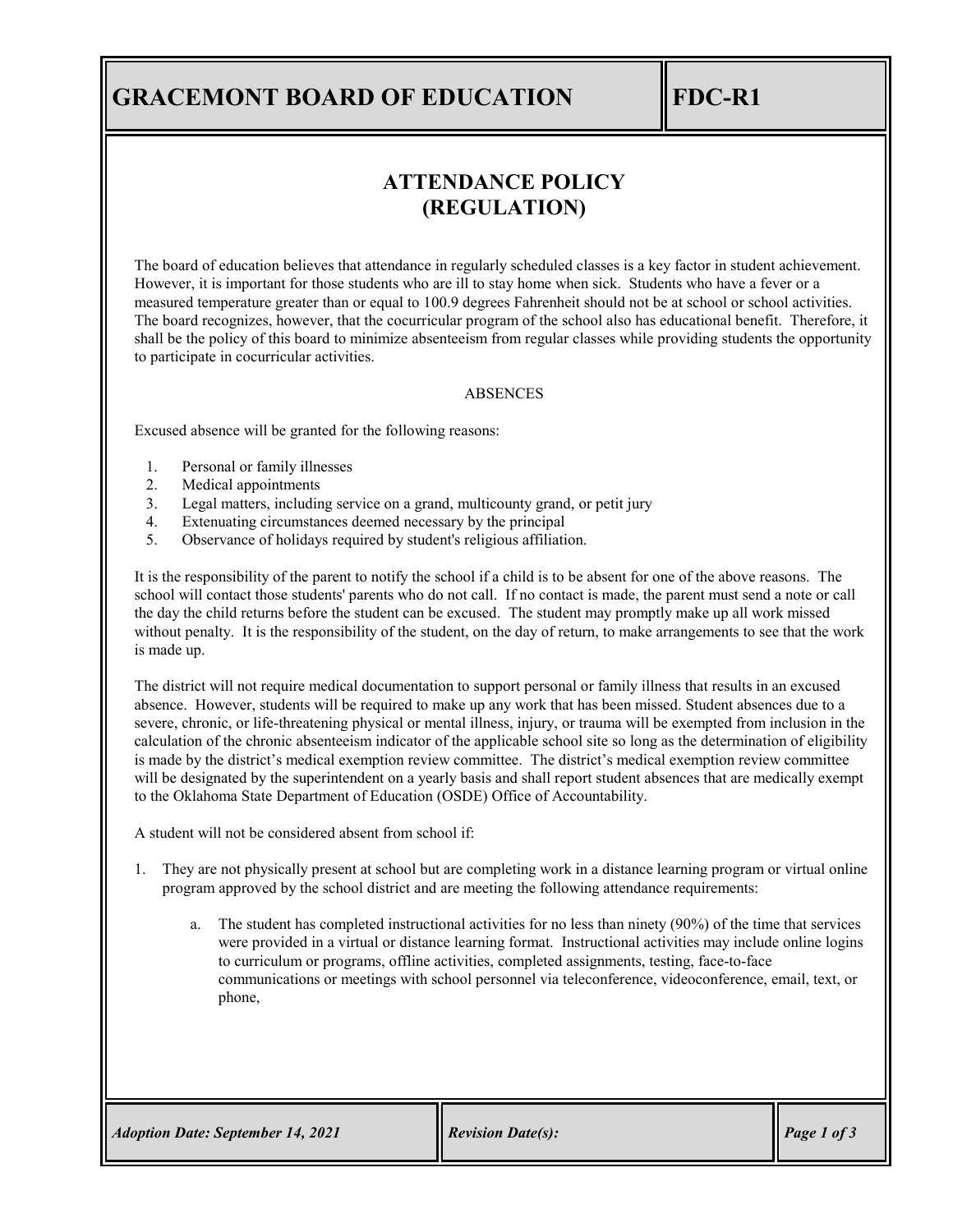# **GRACEMONT BOARD OF EDUCATION FDC-R1**

## **ATTENDANCE POLICY, REGULATION (Cont.)**

- b. The student is on pace for on-time completion of the course as required by the school district,
- c. The student has completed instructional activities within the time that services were provided in a virtual or distance learning format during the academic year; or
- 2. They have a medical condition that incapacitates the student and precludes them from participating in instruction in a traditional school setting and the student is able to progress in instruction via alternative education delivery methods approved by the local board of education.

### School Activity

- 1. The student will be allowed to be absent from the classroom for a maximum of ten days per semester to participate in activities sponsored by the school.
- 2. The student will be allowed to make up any work missed while participating.

#### Absence by Arrangement

These are absences in which the parents deem it necessary that a child miss school for reasons other than those that fall within an excused absence.

- 1. A student may take up to 3 days of absences by arrangement per semester.
- 2. A student may make up all work missed without penalty. It is up to the student, on the day of return, to make arrangements to see that the work is made up.
- 3. In order to take an absence by arrangement, the parent, or guardian, must submit, at least two days prior to the absence, a written request for the student to be absent. If the request is not made as required, the absence will be treated as an unexcused absence.
- 4. Absences by arrangement will count against a student's exemption from semester tests.

#### Unexcused Absence

This is any absence that does not fall within one of the above categories. Work may be made up. 10 unexcused absences will result in that student not receiving credit in that class for the semester.

#### Truancy

A student is considered truant when absent from the classroom without the knowledge of either the school or the parent or if the parent does not compel the student to attend school.

### Tardies

- 1. A student is tardy who is not in the student's seat when the bell to begin the period sounds.
- 2. A student who is more than 15 minutes late is counted absent for the period.
- 3. Each 6 tardies will constitute an unexcused absence from that class.

| <b>Adoption Date: September 14, 2021</b> | <b>Revision Date(s):</b> | $\vert$ Page 2 of 3 |
|------------------------------------------|--------------------------|---------------------|
|                                          |                          |                     |